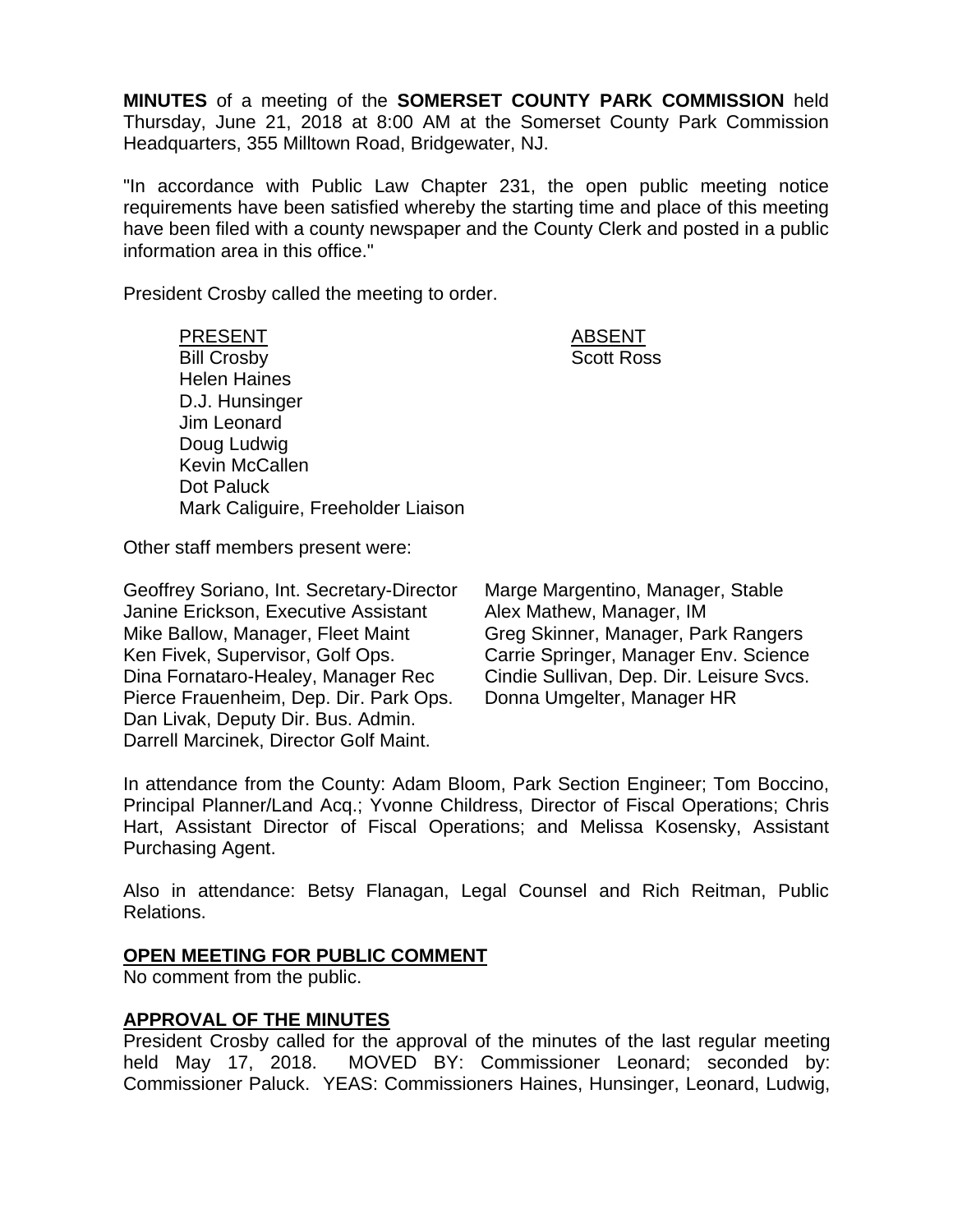McCallen, Paluck, and President Crosby. NAYES: None. ABSENT: Commissioner Ross.

# **APPROVAL OF BILLS FOR PAYMENT**

The following resolutions were MOVED BY: Commissioner Leonard; seconded by: Commissioner Haines. YEAS: Commissioners Haines, Hunsinger, Leonard, Ludwig, McCallen, Paluck, and President Crosby. NAYES: None. ABSENT: Commissioner Ross.

### **Resolution R18-138 – 2018 Operating Budget**

Resolution to adopt the 2018 Operating Budget.

# **Resolution R18-139 – Refund of Recreation Fees**

Resolution authorizing the refund of recreation fees for various recreation programs.

# **Resolution R18-140 - Payment of Claims**

Resolution authorizing payment of bills for \$2,195,163.79 comprising of check numbers 12483-12511, 12512-12568, 12585, 12569-12603, 12608-12666, 12667- 12707,12708-12779.

# **Resolution R18-141 – Payment of Confirming Orders**

Resolution authorizes payment of confirming orders totaling \$21,568.49.

### **Resolution R18-142 – Authorizing Additional Funds for Previously Awarded Contracts (Leisure Services)**

Resolution authorizes additional funding for previously awarded contracts.

### **Resolution R18-143 – Authorizing Additional Funds for Previously Awarded Contracts (Golf)**

Resolution authorizes additional funding for previously awarded contracts.

### **Resolution R18-144 – Authorizing Additional Funds for Previously Awarded Contracts (Administration)**

Resolution authorizes additional funding for previously awarded contracts.

#### **Resolution R18-145 – Authorizing Additional Funds for Previously Awarded Contracts (Park Maintenance)**

Resolution authorizes additional funding for previously awarded contracts.

# **Resolution R18-146 – Authorizing Additional Funds for Previously Awarded Contracts (Pending)**

Resolution authorizes additional funding for previously awarded contracts.

#### **Resolution R18-147 – Cancelling of Certification of Funds for Previously Awarded Contracts**

Resolution cancels certification of funds for previously awarded contracts.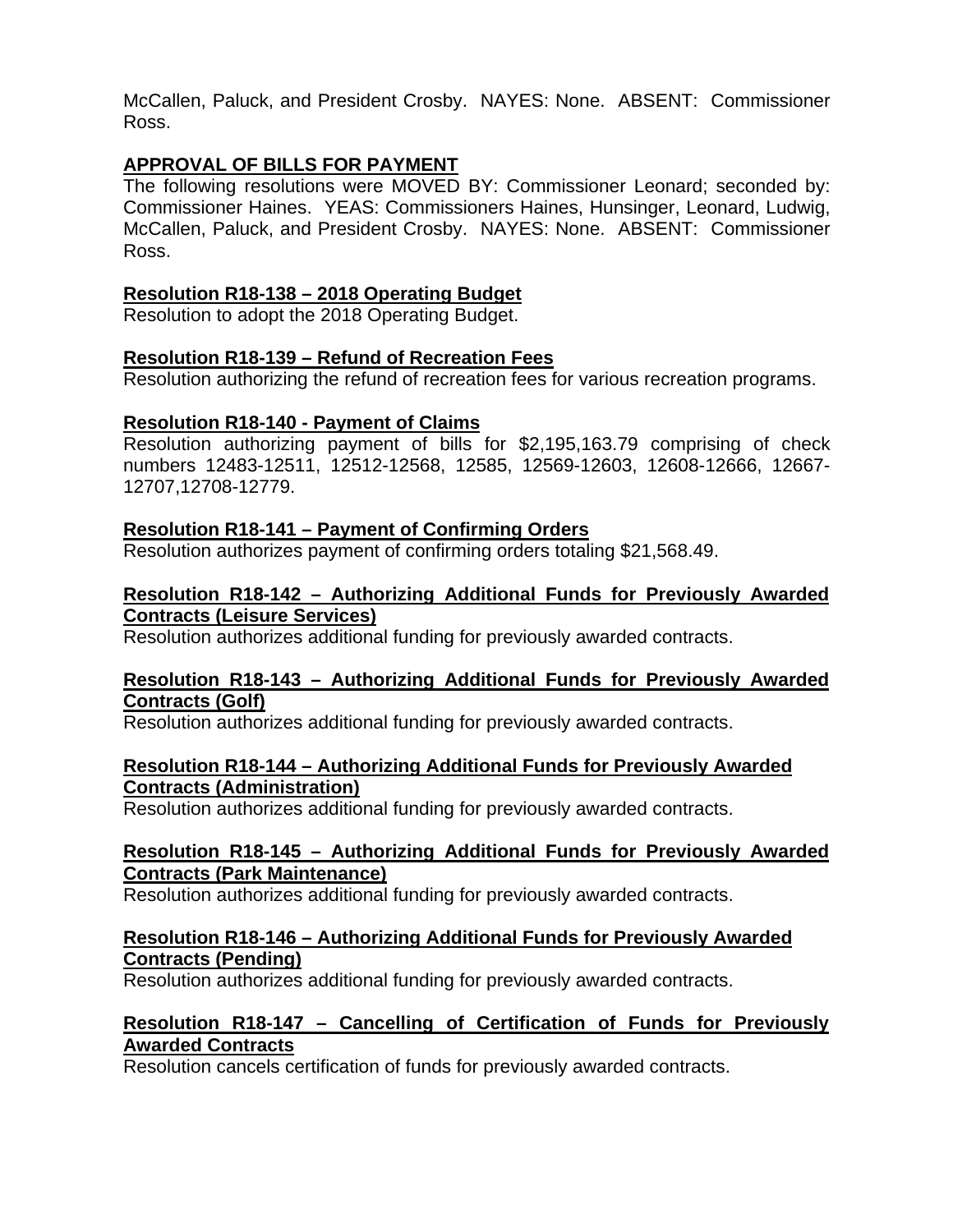# **DIRECTOR'S REPORT**

Director Soriano submitted a report for the month of May 2018.

#### **COMMISSION CORRESPONDENCE**

- 1. Letter received from Franklin Township requesting use of Somerset county parkland identified as the "South Mettlers" property for the Township's Deer Management Program.
- 2. Notice of Public Hearing received from Attorney's for Ridge Oak, Inc. (a senior housing facility) advising of application for Preliminary and Final Site Plan Approval relative to its property located at 150 Manchester Drive, Basking Ridge, NJ.
- 3. Letter received from Belle Mead resident, Jessie Havens requesting certain maintenance improvements to water runoffs at the Sourland Mountain Preserve.
- 4. Notification from Audubon International regarding the recertification of Neshanic Valley Golf Course as a designated "Certified Audubon Cooperative Sanctuary" through the Audubon Cooperative Sanctuary Program for Golf Courses.

#### **CONSENT AGENDA**

#### **RESOLUTIONS**

The following resolutions were MOVED BY: Commissioner Haines; seconded by: Commissioner Hunsinger. YEAS: Commissioners Haines, Hunsinger, Leonard, Ludwig, McCallen, Paluck, and President Crosby. NAYES: None. ABSENT: Commissioner Ross.

#### **Resolution R18-149 – Change Fund**

Resolution establishes custodians of cash change funds for 2018.

#### **Resolution R18-150 – Awarding First Year of a Five-Year Contract for Ice Cream/Soft Ice Concession Services**

Resolution awards contract to Josefa, LLC.

#### **Resolution R18-151 – Cash Advance for TR Travelers Program**

Resolution awards cash advance for TR Travelers Program in the amount of \$175.00 to cover the cost of vehicles tolls, parking fees, and staff meals.

#### **Resolution R18-152 – Awarding Third Year of Five-Year Contract for Optical Viewers**

Resolution awards contract to Tower Optical Company, Inc.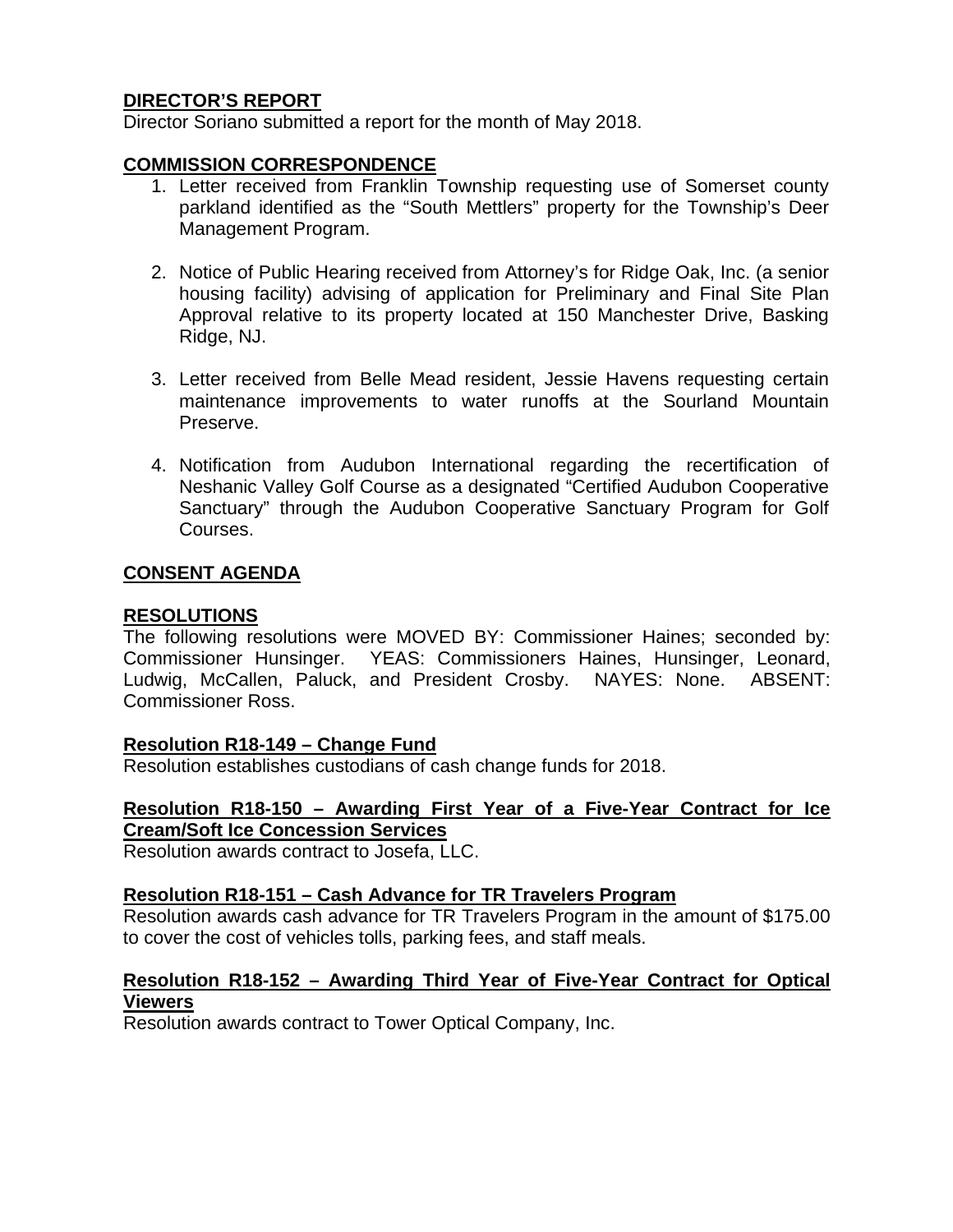### **Resolution R18-153 – Awarding a Five-Year Contract for Licensing of Hunting Rights to Three (3) Parcels in Somerset County, NJ**

Resolution awards licensing of hunting rights to Double O Rod and Gun Club for hunting on Mac Arthur Parcel, and to L and L Hunting Club for hunting on Wnek/Grosso/Thompson Parcel and Stavola/Trap Rock Parcel. The contract is for September 1, 2018 to August 31, 2023.

### **Resolution R18-154 – Authorizing the use of County Contract for Office Supplies, Furniture & Equipment, Printer Ink Cartridge and Toner**

Resolution authorizes use of County Contract for purchases from WB Mason and The Office Concepts Group.

# **Resolution R18-155 – Authorizing the use of County Contract for Maintenace and Repair of Heating, Ventilating and Air Conditioning Systems and Boilers**

Resolution authorizes use of County Contract for maintenance and repair service from Millennium Mechanical Contractors, LLC. Cost is not to exceed \$25,000.00

### **Resolution R18-156 – Authorizing the use of County Contract for Purchase of Unleaded Gasoline**

Resolution authorizes use of County Contract for purchase from Riggins Inc.

### **Resolution R18-157 – Authorizing the use of State Contract for Pest Control Services**

Resolution authorizes the use of State Contract for services from Tri-County Pest Control, Inc. Costs are not to exceed \$6,800.00.

# **Resolution R18-158 – Authorizing the use of County Contact for Refuse Disposal Services**

Resolution authorizes use of County Contract for services from Dave's Suburban Disposal, Premier Disposal, Kohler Waste Services, Inc., Republic Services.

#### **Resolution R18-159 – Authorizing the use of County Contract for Furnishing Recycling of Tree Brush, Stumps and Leaves, Wood Logs and Chips, and Wood Pallets**

Resolution authorizes use of County Contract for recycling services from Britton Industries Inc.

Commissioner Haines inquired where the refuse is being disposed and if there are any concerns with contaminated recycling materials causing the spread of disease. Pierce Frauenheim, Deputy Director Park Operations, stated that he was not aware of any contaminated material being recycled.

# **Resolution R18-160 – Authorizing the use of County Co-op for Preventative Maintenance/Repair of Emergency Generators**

Resolution authorizes use of Morris County Cooperative Pricing for preventative maintenance/repair services from Atlantic Switch & Generator, LLC.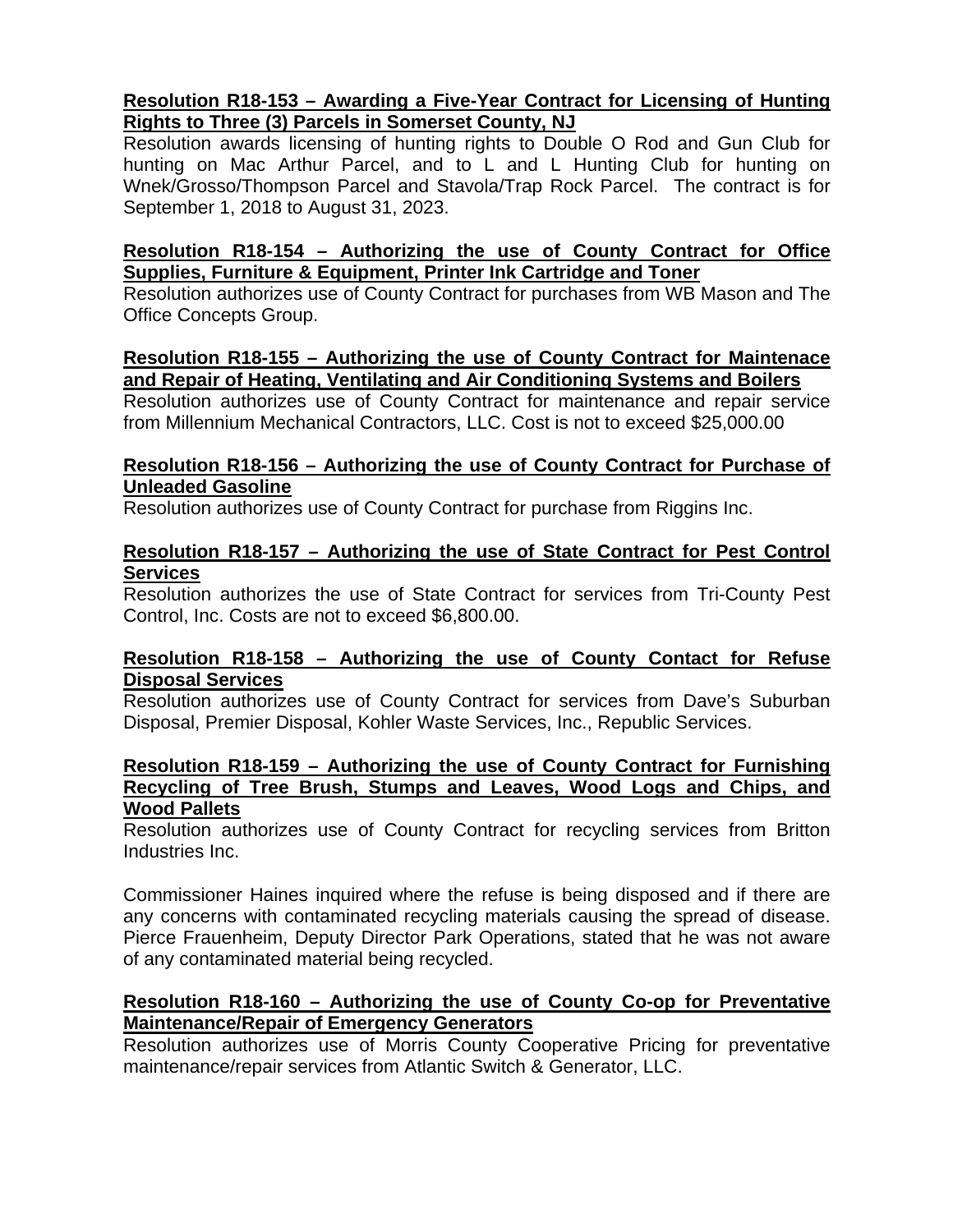### **Resolution R18-161 – Authorizing the use of County Contract for Equipment and Tool Rental**

Resolution authorizes use of County Contract for purchases from Herc Rentals, Inc.

#### **Resolution R18-162 – Authorizing the use of State Contract for the Purchase of Computer Equipment and Peripherals**

Resolution authorizes the use of State Contract for purchase from HP Inc.

# **Resolution R18-163 – Authorizing the use of State Contract for the Renewal of The Forcepoint Annual Maintenance Support**

Resolution authorizes the use of State Contract for purchase from SHI.

Commissioner Hunsinger questioned the renewal of this contract in light of some IT enhancements being discussed with the ITAG Committee. Resolution R18-163 was passed with the stipulation that spending would be adjusted subject to ITAG Committee approval. Commissioner Hunsinger wants to avoid spending money on support services that may not be warranted.

### **COMMITTEE REPORTS**

# **FINANCE/BUSINESS ADMINISTRATION**

President Crosby submitted a report for the month of May 2018.

Dan Livak, Deputy Director/Business Administrator, reported that the final 2018 Operating Budget was adopted at today's Monthly Park Commission Meeting.

### **HUMAN RESOURCES**

Commissioner Leonard, Chair of the Committee, submitted a report for the month of May 2018.

Donna Umgelter, Manager Human Resources, stated that the health center and the pharmacy at the Somerset County Partnership Health Center are now open. There was a ribbon cutting ceremony at the Health Center on June 12, 2018. The Somerset County Park Commission received a \$750 award from Somerset County Joint Insurance Fund for complying with the SCJIF Safety Program.

### **LEISURE SERVICES**

Commissioner Ludwig, Chair of the Committee, submitted a report for the month of May 2018.

Cindie Sullivan, Deputy Director Leisure Services, reported that Senator Bateman will be the honoree at this year's Annual Somerset County Park Foundation Breakfast on July 22, 2018.

Carrie Springer, Manager of the Environmental Science Center, reported that the Arizona Birding Trip took place over Memorial Day weekend. This trip was the first out-of-state, weeklong trip in a number of years. Participants had the unique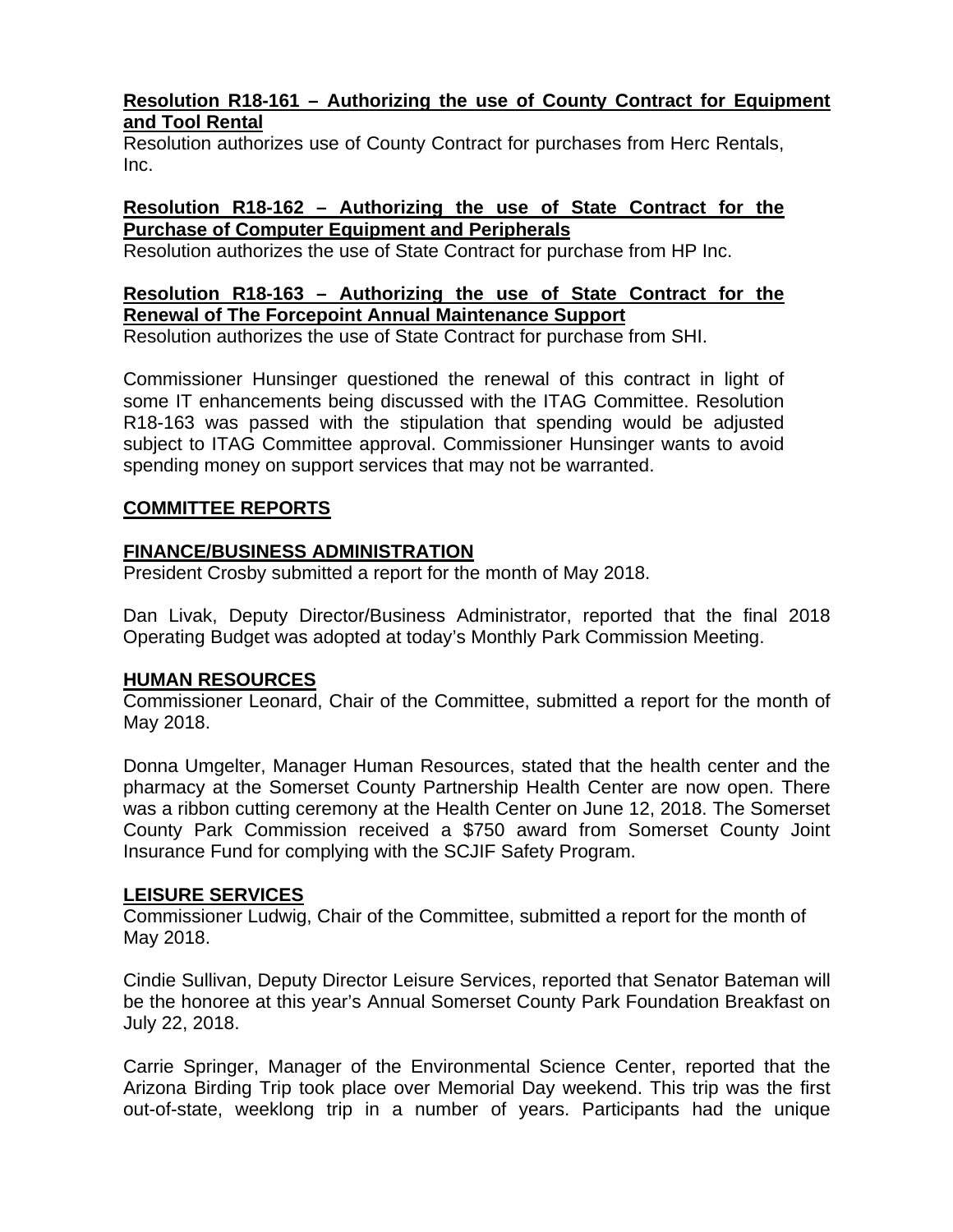opportunity to have their lodging at a research station that was part of the Smithsonian Institute. The Awesome Kids camp begins this week and all seasonal employees have been hired and are in place.

Carrie will be working with Dina Fornataro-Healey, Manager Recreation, on utilizing the grant money that was received from Whole Foods Market toward trail improvements and the development of wellness programs.

Dina Fornataro-Healey, Manager Recreation, stated that camps are underway and the Warrenbrook Pool is now open. The Bocce League, which consisted of 19 teams with participants ranging in age from 50 to 90 years old, finished its season last Tuesday, June 19<sup>th</sup>. Dina was part of a team of representatives that made a presentation to the Talent Acquisition team at Sanofi regarding the various services available and benefits to living in Somerset County to assist the team with recruiting higher talent to their North American Headquarters located in Bridgewater, NJ. Dina spoke of the many offerings of the Park Commission available to Bridgewater and Somerset County residents. Representatives from Ride Wise, Somerset County Business Partnership, RVCC participated in the presentation. The Vice President of RVCC was impressed by the amount of information Dina shared about the Park Commission and asked her to make the same presentation to RVCC staff.

Marge Margentino, Manager Stable, stated that lessons are underway and summer camp will start next week. The new mascot horse, named Jessie James, will be presented at a Pony Tea Party in August. Marge stated that there is more than 14,000 linear feet of fencing that will be going out to bid at the Stable.

### **GOLF MANAGEMENT**

Commissioner Paluck, Chair of the Committee, submitted a report for the month of May 2018.

Bob Ransone, Deputy Director Golf Management, stated that golf rounds and revenue are up for the month of June as compared to June 2017. The upcoming, local Drive, Pitch and Putt; sponsored by USGA, PGA, and the Masters, was held at Neshanic Valley Golf Course on June 14th. The boys and girls NJ State Golf Association Junior Championships will be held at Neshanic Valley Golf Course on June  $27^{th}$  and  $28^{th}$ .

Darrell Marcinek, Director Golf Maintenance, reported that Neshanic Valley Golf Course received a three year re-certification from Audubon International. Darrell thanked the Golf Maintenance staff for all their efforts that lead to the re-certification. Fifteen 30 yard dumpsters were used to haul away debris that had been stock-piled at Spooky Brook Golf Course. The County Public Works has assisted with this undertaking and will assist with supplying additional dumpsters.

#### **INFORMATION MANAGEMENT**

Commissioner McCallen, Chair of the Committee, submitted a report for the month of May 2018.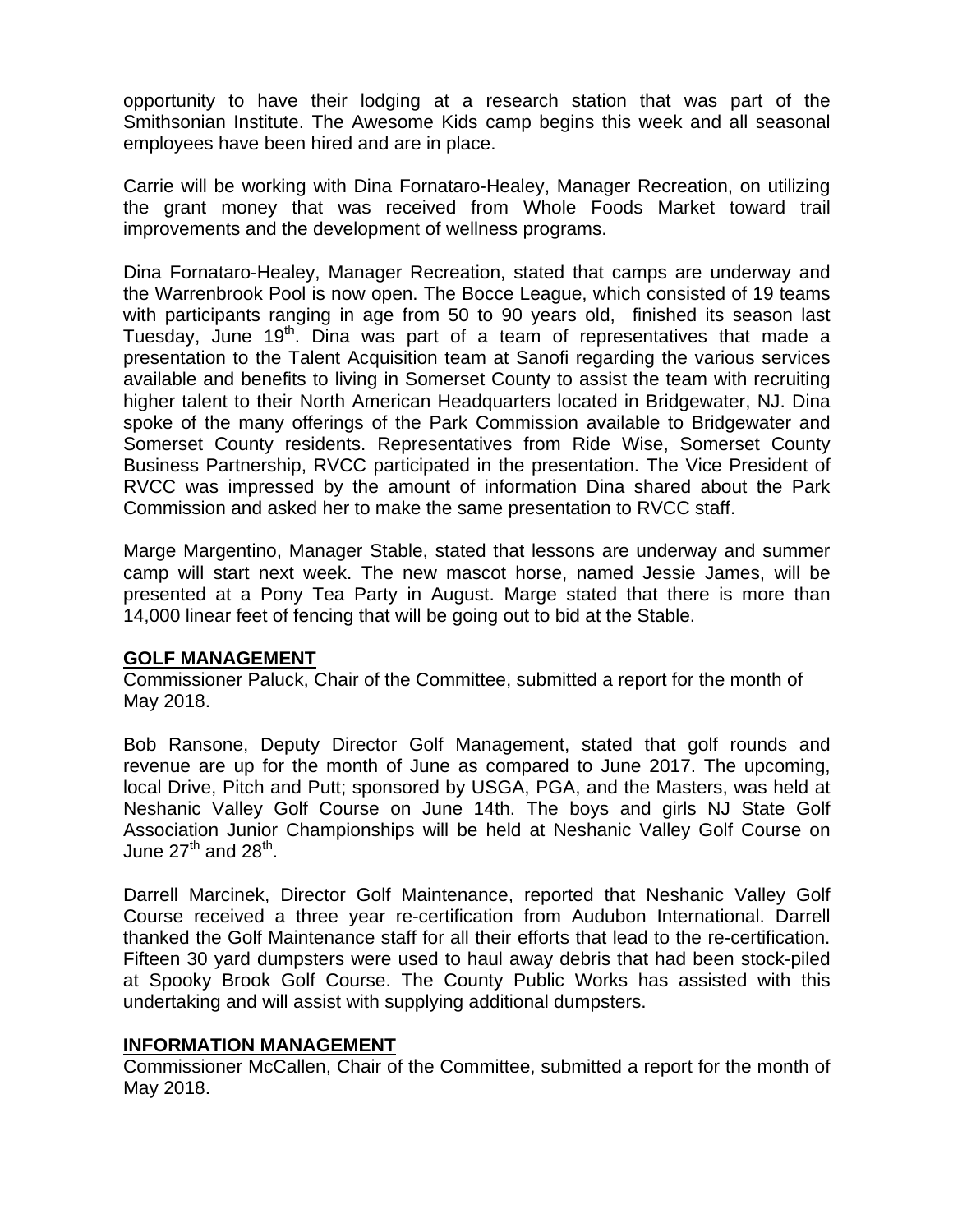Dan Livak, Deputy Director Business Administration, reported that there will be a meeting of the ITAG Committee following this meeting to further discuss priorities identified in the initial meeting in May.

#### **VISITOR SERVICES**

President Crosby, Chair of the Committee, submitted a report for the month of May 2018.

Greg Skinner, Manager Park Rangers, stated that he received two email commendations. The first email commended Ranger Austin-Dominguez for her help at the Annual Rose Day Festival at Colonial Park. The second email thanked Ranger Kruegel for his ongoing assistance at the Park Commission.

Preparations for the Fourth of July Fireworks Event at Headquarters are underway. SCPC will partner with Somerset County Office of Emergency Management to ensure a safe event.

### **PROPERTY MANAGEMENT**

President Crosby, Chair of the Committee, submitted a report for the month of May 2018.

Dan Livak, Deputy Director Business Administrator stated that hunting licenses are being awarded for three land parcels. There were no bids received for the fourth land parcel. There will be a 7% increase in revenue for the Park Commission as compared to last year as a result of the rebid of these parcels. Licensing fees from all hunting parcels generates \$155,000 for the Park Commission.

### **PLANNING AND LAND ACQUISITION**

Commissioner Haines, Chair of the Committee, submitted a report for the month of May 2018.

Tom Boccino, Parks Section Principal Planner, Land Acquisition, reported that the second public meeting for the County Preservation Plan was held last night, June 20, 2018. There was a lot of interest in the Historic Preservation Plan. Consultants will be compiling information gathered at the public meetings into the plan to present to the steering committee. A subsequent public meeting is tentatively planned for November 2018.

# **CAPITAL FACILIITES – CONSTRUCTION and ENGINEERING**

Commissioner McCallen, Chair of the Committee, submitted a report for the month of May 2018.

Adam Bloom, County Engineering, had no additional report.

### **PARK MAINTENANCE & HORTICULTURE**

Commissioner Hunsinger, Chair of the Committee, submitted a report for the month of May 2018.